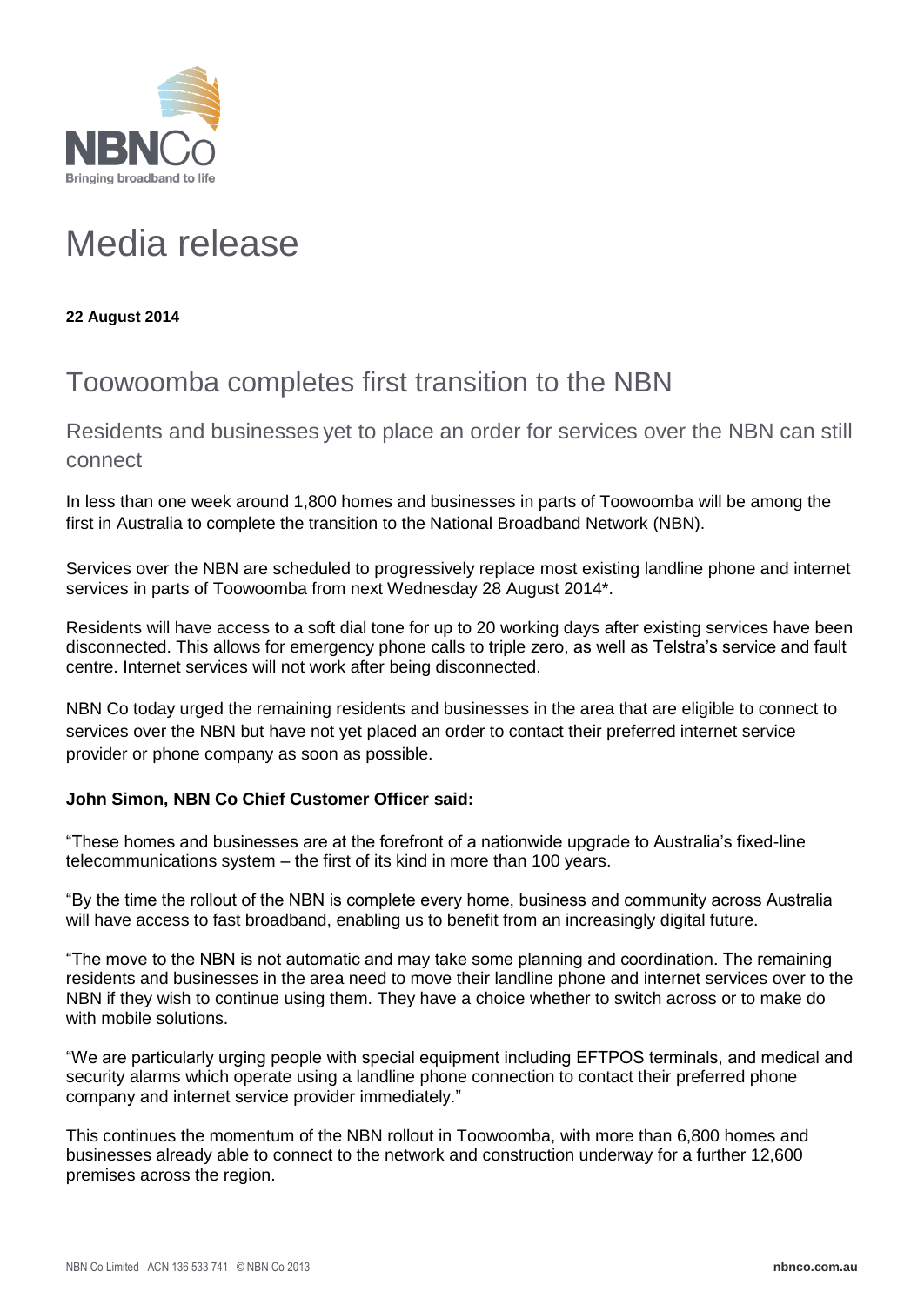NBN Co's Customer Officer John Simon will present at the Toowoomba Chamber of Commerce's Business@Breakfast event this morning – [http://www.toowoombachamber.com.au/event/business-at](http://www.toowoombachamber.com.au/event/business-at-breakfast-john-simon/)[breakfast-john-simon/](http://www.toowoombachamber.com.au/event/business-at-breakfast-john-simon/)

You can find out whether you are eligible to connect to the NBN as well as more information about the steps you need to take to make the switch by visiting [nbnco.com.au/switch.](http://www.nbnco.com.au/switch)

#### **Media enquiries:**

Luke Rix M: 0422 403 966 E: [lrix@n2n.com.au](mailto:lrix@n2n.com.au) NBN Co Media Hotline P: 02 9927 4200 E: [media@nbnco.com.au](mailto:media@nbnco.com.au)

#### **Media materials:**

Supporting video, audio and image files can be downloaded from the below link: <https://www.dropbox.com/sh/wq6wyht7mi0wwi4/qnv4BCfWW1>

#### **Parts of Toowoomba are scheduled to be switched-off from 28 August 2014**



#### **Notes to editors:**

- The move to the NBN is not automatic homes and businesses will need to take the following steps:
	- **1. Contact your preferred internet service provider or phone company:** 
		- a. If you have a medical alarm or alert (or a family member, carer or friend) you are encouraged to register your details with NBN Co's Medical Alarm Register by calling 1800 227 300 or complete the online form at [nbnco.com.au/medicalregister.](http://www.nbnco.com.au/medicalregister)
		- b. If you have an EFTPOS terminal, fax or alarm system, call the provider of that service (for example your bank) to ask what internet or landline phone services over the NBN will support the device.
		- c. If your building has an emergency lift phone and/or a fire indicator panel you are encouraged to register your details with NBN Co so these services can be identified by calling 1800 687 626.\*\*
		- d. Contact your preferred phone company or internet service provider and discuss your requirements.
		- **2. Choose** a plan that suits your needs.
		- **3. Order** your service over the NBN as soon as possible.